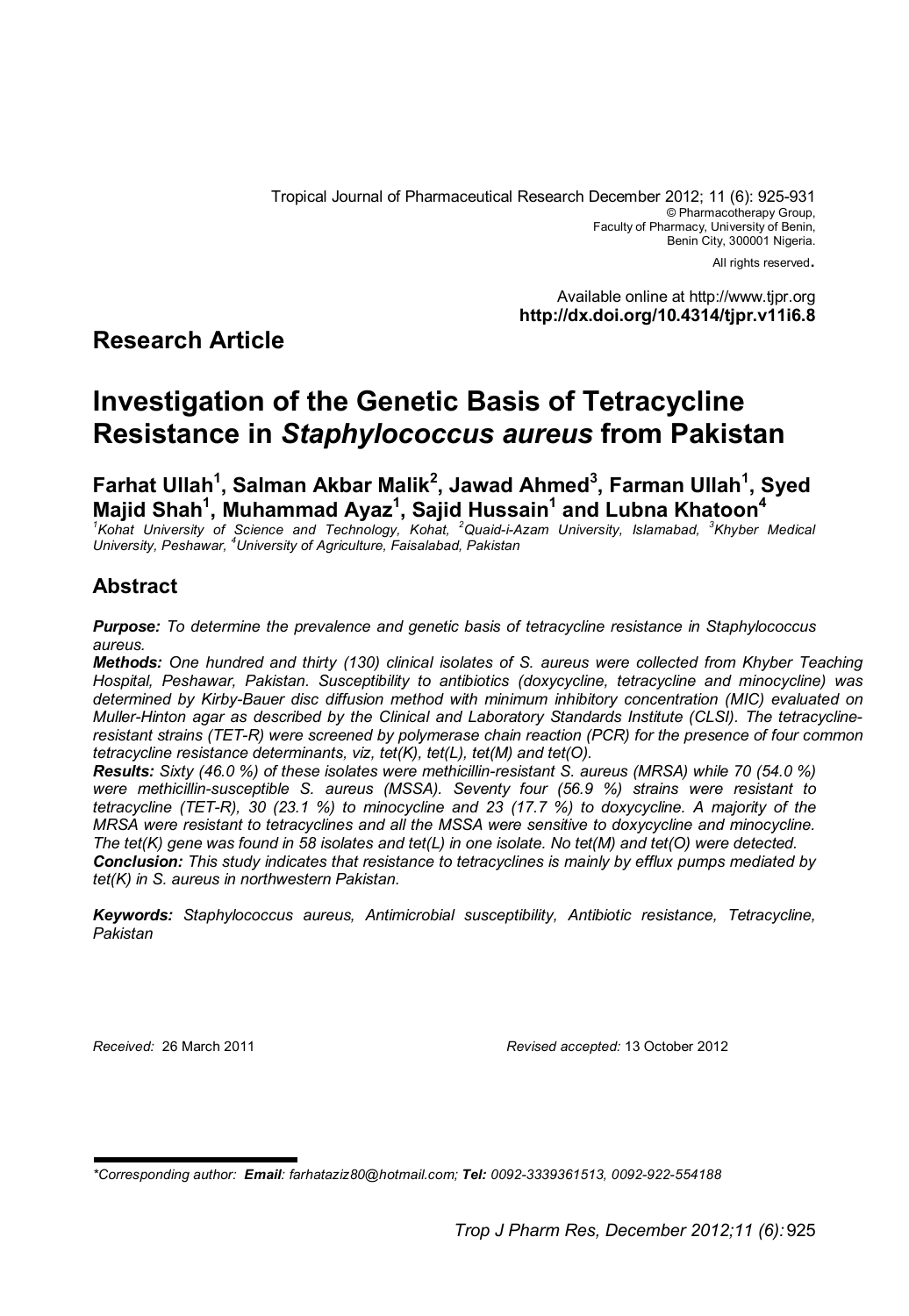#### *Ullah et al*

# **INTRODUCTION**

Tetracyclines are broad spectrum antibiotics used against a wide variety of bacterial infections, including both Gram-positive and Gram-negative. After their discovery in the 1940's, tetracyclines have continuously been used in both humans and animals with no major adverse effects. Tetracyclines inhibit bacterial ribosome from associating with the aminoacyl-tRNA and as a result, protein synthesis is inhibited. The discovery of tetracyclines sparked the development of many chemically altered antibiotics: including semisynthetic drugs such as minocycline and doxycycline [1].

A large number of tetracycline resistance genes have been identified. There are 38 acquired tetracycline resistance genes that are known and all use one of three strategies to render the bacteria resistant [2]. These include (1) efflux proteins, (2) ribosomal protection proteins and (3) enzymatic inactivation of tetracycline.

The majority of these genes (60 %) code for energy-dependent efflux pumps, and different bacterial genera tend to have the same efflux or ribosomal protection genes [3]. This indicates that tetracycline resistance genes can be transferred amongst the bacterial population. In fact, resistance to tetracycline in most bacteria is due to the acquisition of new genes; these genes tend to be associated with mobile elements such as transposons and plasmids [1]. Acne patients often require sequential treatment with tetracycline with several courses, which can last from three months to several years [4]. This long-term antibiotic treatment exerts a long selective pressure on both the targeted propionibacteria and the other microflora of the skin.

Tetacycline resistance genes: *tet*K, *tet*M, *tet*O and *tet*L are four major genes associated with tetracycline resistance amongst Grampositive bacteria. The *tet*K and *tet*L genes code for efflux proteins; these are energydependent membrane-associated proteins which prevent tetracycline from accumulating within the cell [3]. The other two genes, *tet*M and *tet*O, code for ribosomal protection proteins, which reduce the affinity of tetracycline to the ribosome [5].

Surveillance for detection of various *tet* determinants has been carried out worldwide. In 2006, Jones *et al* found 74.0 % *tet*K and 13.0 % *tet*M in MRSA, and 73.8 % *tet*K and 21.4 % *tet*M in MSSA in a worldwide collection of *S. aureus* [6]. A study conducted by the SENTRY Antimicrobial Surveillance Programme between 1997 and 1999 found 57.0 and 10.0 % resistance to tetracycline in MRSA and MSSA, respectively. They recorded high prevalence of *tet*M in MRSA (76.0 %) and of *tet*K in MSSA (96.0 %) [7].

Tetracyclines are extensively used in Pakistan for skin and throat infections. But little surveillance work has been done to assess the extent of resistance. The aim of this study was to determine the genetic basis of tetracycline resistance in *S. aureus*. This is the first report disclosing genetic basis of tetracycline resistance in *S. aureus* from Pakistan.

## **EXPERIMENTAL**

## **Bacterial strains**

Between April 2005 and May 2006, 130 nonduplicate, consecutive *S. aureus* isolates were collected from in- and out-patients at Khyber Teaching Hospital, a tertiary care hospital in Peshawar. In this study, 130 *S. aureus* were obtained from various sources. There were 69 male and 61 female patients. A majority of the isolates were obtained from wound and burn/skin infections. Identification was carried out by Gram stain, catalase, coagulase and DNAse tests.

## **Antimicrobial agents susceptibility testing**

Susceptibility to antimicrobial agents was determined by Kirby-Bauer disc diffusion and

*Trop J Pharm Res, December 2012;11 (6):* 926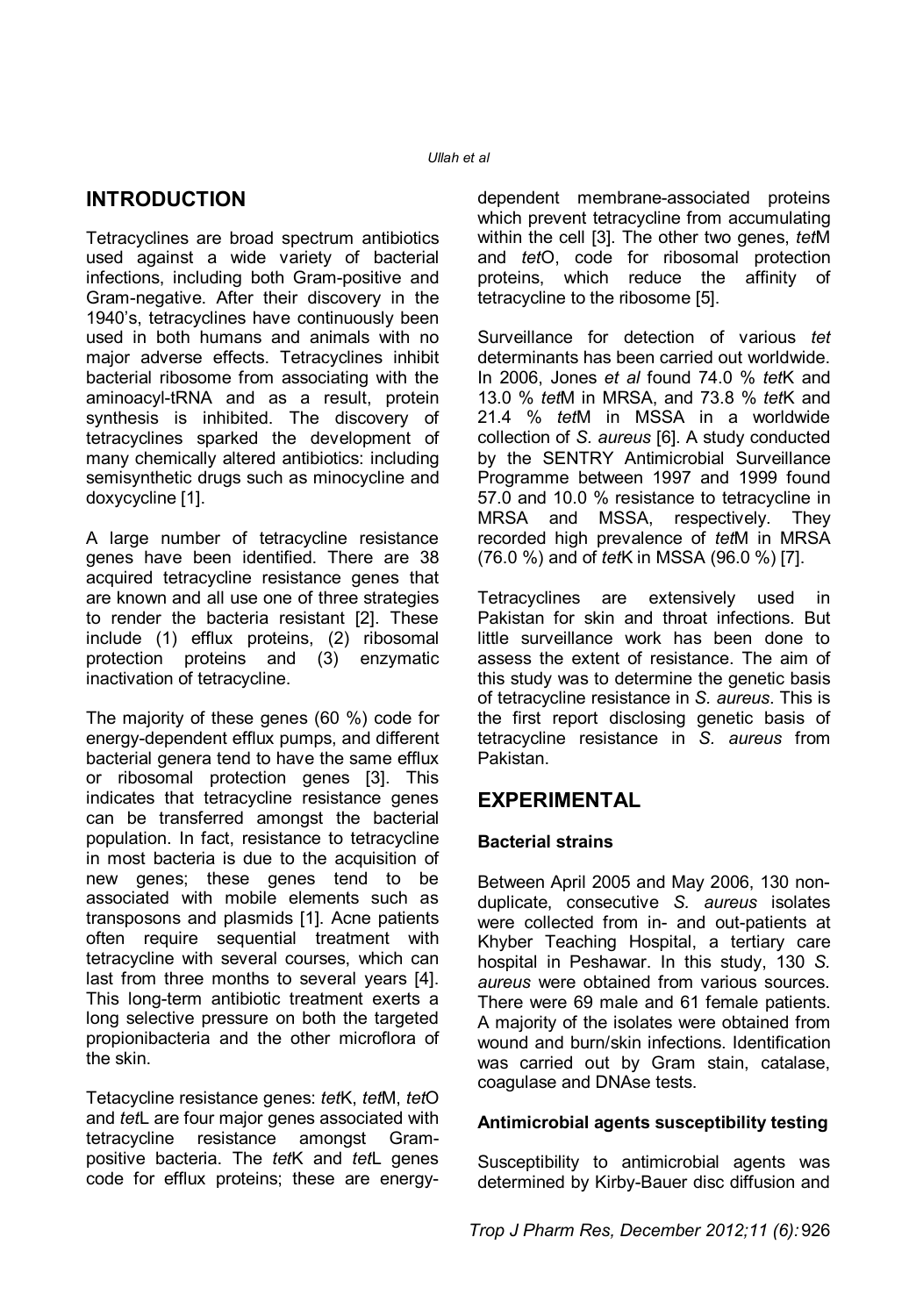minimum inhibitory concentration (MIC) method on Muller-Hinton agar (Oxoid, England) as per Clinical and Laboratory Standards Institute (CLSI) guidelines [8]. The tetracycline antibiotics used against the collected strains were: doxycycline (DOX), tetracycline (TET), and minocycline (MN). *E. coli* NCTC 10418 was used as control for susceptibility testing.

#### **Bacterial DNA extraction**

Achromopeptidase method was used for DNA extraction. In this method, 50 ul of NaCl-EDTA Tris (NET) buffer (1x TE buffer in PCR water plus 20ul 5M NaCl) was added to 10 ml achromopeptidase solution in a small tube. Thereafter, 2 - 3 fresh colonies (18 – 20 h) of *S. aureus* were added and incubated for 15 - 20 min at 50 $\degree$ C. After incubation, the extracted DNA was diluted 10 times in NET buffer for molecular work. The DNA was stored at  $-4^{\circ}$  C and used for up to one month.

#### **Confirmation of MRSA**

The phenotypically identified MRSA, using 30 µg cefoxitn disc, were genotypically

confirmed by a duplex PCR targeting *mec*A gene responsible for methicillin resistance and a specific region of 16s rDNA region of the *S. aureus* (*nuc* gene). The primers used are stated in Table 1.

#### **Determination of tetracycline resistance genes using PCR**

The presence of *tet*K*, tet*M*, tet*L and *tet*O genes responsible for tetracycline resistance was detected by PCR. The primer sequence, amplicon size and reference for the detection of each gene are given in Table 1.

#### **Agarose gel electrophoresis**

The amplified products were run on 1.5 % agarose gel in Tris-Acetate EDTA (TAE) buffer for 45 min. The ethidium bromide stained bands were examined under an ultraviolet transilluminator and photographed with a Kodak camera.

#### **Statistical analysis**

Statistical analysis was performed by Chisquare test (Minitab 15 software) and *p*values of ≤ 0.05 were considered significant.

| Gene<br>targeted | Primer sequence (5-3)                                     | <b>Amplicon</b><br>size (bp) |        | <b>Reference PCR conditions</b>                                                                                                                     |
|------------------|-----------------------------------------------------------|------------------------------|--------|-----------------------------------------------------------------------------------------------------------------------------------------------------|
| mecA             | F-CTCAGGTACTGCTATCCACC<br>R-CACTTGGTATATCTTCACC           | 449                          | [9]    | 1 cycle of $95^{\circ}$ for 5 min<br>30 cycles of 95 <sup>°</sup> C for 30 s                                                                        |
| nuc              | F-GCGATTGATGGTGATACGGTT<br>R-<br>AGCCAAGCCTTGACGAACTAAAGC | 280                          | $[10]$ | $55^{\circ}$ C for 30 se<br>$72^{\circ}$ C for 1 min<br>1 cycle of $72^{\circ}$ C for 5 min                                                         |
| tet(K)           | F-GTAGCGACAATAGGTAATAGT<br>R-GTAGTGACAATAAACCTCCTA        | 360                          | $[11]$ | 1 cycle of $95^{\circ}$ for 5 min                                                                                                                   |
| tet(L)           | F-ATAAATTGTTTCGGGTCGGTAAT<br>R-AACCAGCCAACTAATGACAAGAT    | 1077                         | $[12]$ | 30 cycles of $95^{\circ}$ C for 60 s<br>$55^{\circ}$ C for 60 s                                                                                     |
| tet(M)           | F-AGTTTTAGCTCATGTTGATG<br>R-TCCGACTATTTAGACGACGG          | 1862                         | $[12]$ | $72^0$ C for 90 s<br>1 cycle of $72^{\circ}$ C for 5 min                                                                                            |
| tet(O)           | F-AACTTAGGCATTCTGGCTCAC<br>R-TCCCACTGTTCCATATCGTCA        | 515                          | $[13]$ | 1 cycle of $94^{\circ}$ for 5 min<br>30 cycles of 94 °C for 60 s<br>$50^0$ C for 60 s s<br>$72^0$ C for 90 s<br>1 cycle of $72^{\circ}$ C for 5 min |

**Table 1:** PCR primer sequences, amplicon size and PCR conditions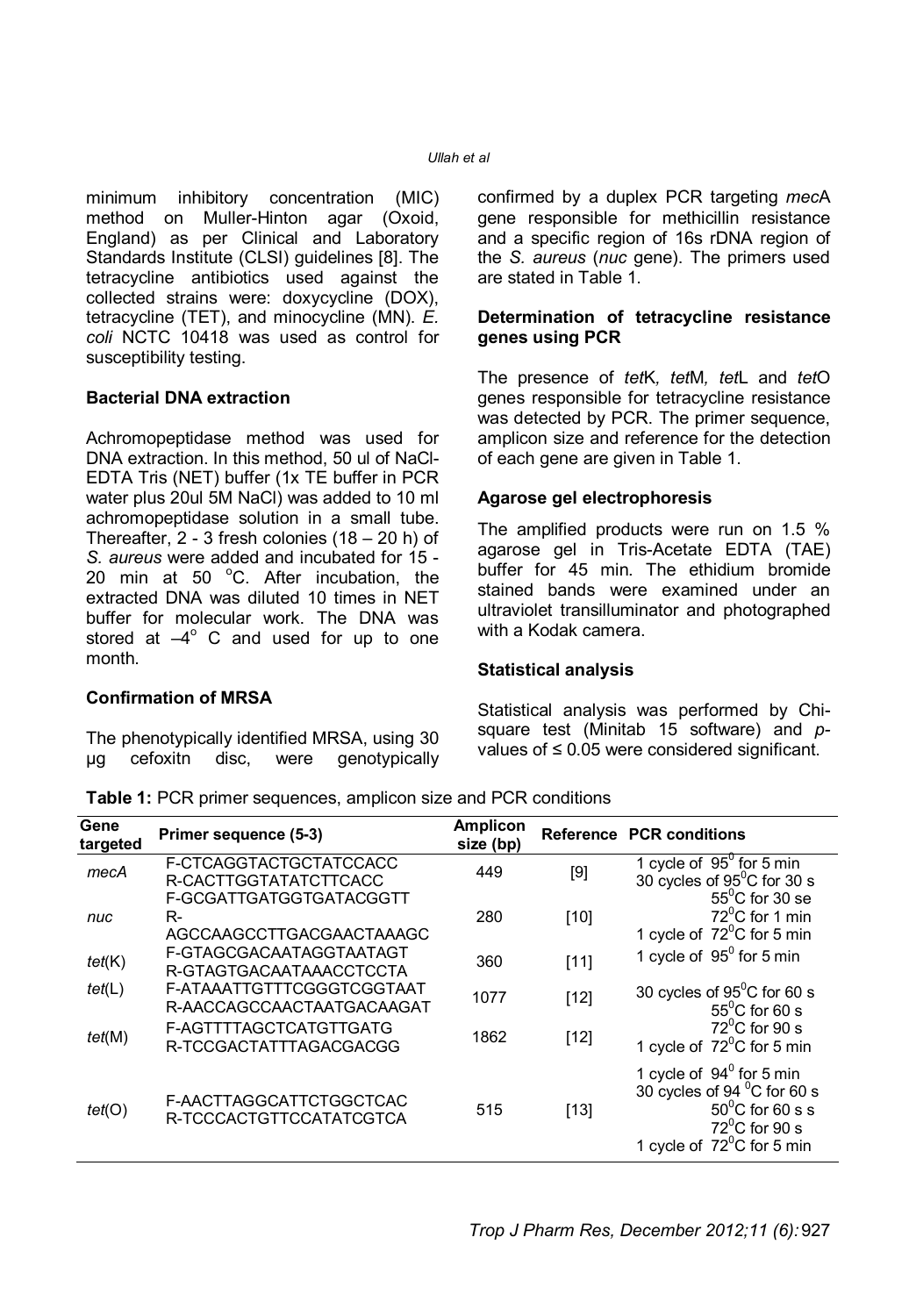# **RESULTS**

The age range of the patients was 3 months to 80 years with a mean of 28 years. There were 60 (46.15%) isolates that were resistant to cefoxitin, i.e., were MRSA (methicillin resistant *S. aureus*). These MRSA strains were also confirmed by PCR. Among the tetracycline antibiotics tested, 98 (75.4 %) isolates were susceptible to minocycline, 79 (60.8 %) to doxycycline and 55 (42.3 %) to tetracycline. A significant difference was found in the susceptibilities of all the tetracyclines used (*p* < 0.05). Among MRSA, 30 strains (50.0 %) were resistant to minocycline, 23 (38.3 %) to doxycycline and 48 (80.0 %) to tetracycline. All the MSSA strains were sensitive to minocycline and doxycycline, while 26 (37.1 %) were resistant to tetracycline (Table 2).

On screening the 74 isolates resistant to tetracycline for the presence of *tet*K, *tet*O, *tet*M and *tet*L genes, *tet*K gene was found in 58 isolates, made up of 34 among MRSA and 24 among MSSA. The electrophoretic gel photo for *tet*K is given in Figure 1. Only one *tet*L gene was found in MRSA. No *tet*M and *tet*O genes were found in these isolates.

All the *tet*K positive strains were highly resistant to tetracycline,  $MIC<sub>50</sub>$  being 64ml/ml. The MIC distribution curve is shown in Figure 2. Among *tet*K positive *S. aureus*, 40 (67.8 %) were susceptible to doxycycline and 19 (32.2 %) to minocycline.

## **DISCUSSION**

This study was conducted to identify the molecular mechanisms of resistance against tetracycline by *S. aureus* in Pakistan. The results of tetracyclines susceptibility in this study are in agreement with those of others who observed 83 and > 50 % resistance to tetracycline, respectively. [14,15].

**Table 2:** Susceptibility of the total isolated *S. aureus* and comparison of susceptibility between MRSA and MSSA to tetracyclines

|                    | S. aureus n=130  |                       |                         |                              |                              |  |  |
|--------------------|------------------|-----------------------|-------------------------|------------------------------|------------------------------|--|--|
| <b>Antiobiotic</b> | Sensitive<br>N(% | Intermediate*<br>N(%) | <b>Resistant</b><br>N(% | MIC <sub>50</sub><br>(ug/ml) | MIC <sub>90</sub><br>(ug/ml) |  |  |
| Minocycline        | 98 (75.38)       | 02 (01.54)            | 30 (23.08)              | $\overline{2}$               | 64                           |  |  |
| Doxycycline        | 79 (60.77)       | 28 (21.54)            | 23 (17.69)              | 4                            | 16                           |  |  |
| Tetracycline       | 55 (42.31)       | 1(0.77)               | 74 (56.92)              | 16                           | 64                           |  |  |
|                    | MRSA $n=60$      |                       |                         |                              |                              |  |  |
| Minocycline        | 28 (46.67)       | 2(00.33)              | 30 (50.00)              | 8                            | 64                           |  |  |
| Doxycycline        | 18 (30.00)       | 19 (31.67)            | 23 (38.33)              | 8                            | 16                           |  |  |
| Tetracycline       | 12 (20.00)       | 0(0.00)               | 48 (80.00)              | 64                           | 128                          |  |  |
|                    | $MSSA$ $n=70$    |                       |                         |                              |                              |  |  |
| Minocycline        | 70 (100)         | 0(0.00)               | 0(0.00)                 | 2                            | 4                            |  |  |
| Doxycycline        | 61 (87.14)       | 9(12.86)              | 0(0.00)                 | 0.25                         | 1                            |  |  |
| Tetracycline       | 43 (61.43)       | 1(1.43)               | 26 (37.14)              | 1                            | 16                           |  |  |

*\*An intermediate: Isolate is one that is inhibited in vitro but therapeutic effect is uncertain*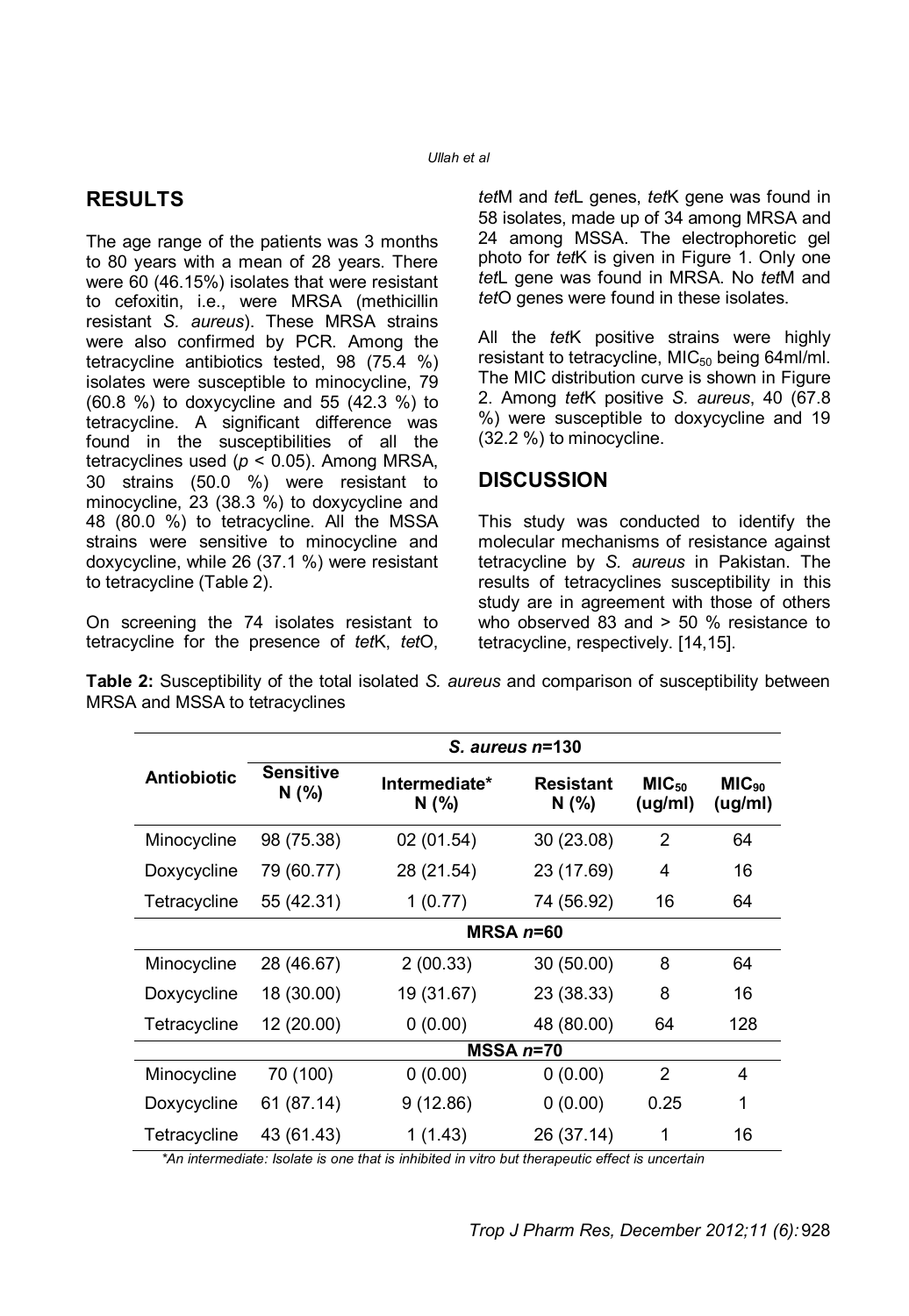



Fig 1. Agarose gel electrophoresis for tetK gene. M : Molecular weight marker, Lane 1: Positive control, Lane 2: Isolate (1), Lane 3: Isolate (5), Lane 4: Isolate (8), Lane 5: Isolate (10), Lane 6: Negative control.



**Fig. 2:** MIC distribution of doxycycline (DO), tetracycline (TET) and minocycline (MN) among TET-R, *tet*(K) gene positive *S. aureus* (*n*=58)

On screening the isolates for the presence of four commonly found tetracycline resistance genes, 58 (78 %) of the isolates were positive for *tet*(K). The *tet*(K) gene protects bacteria from tetracycline by a resistance mechanism known as tetracycline efflux. This mechanism prevents the accumulation of tetracycline within bacterial cells [1] by the synthesis of a cytoplasmic membrane protein which pumps tetracycline out of the cell at a quicker rate than it enters [3]. This may explain why *tet*(K) gene does not impart resistance to minocycline.

.

Twenty four of the isolates had raised levels of resistance to minocycline, which was reflected in the MIC<sub>90</sub> value of 64 ug/ml. The raised level of minocycline resistance may be due to other tetracycline resistance genes, besides *tet*(K) being present within the isolates that were not screened for.

Trzcinski *et al*, in a study conducted in Poland, found 66 % *tet*(K) in tetracyclineresistant MRSA [12]. Schmitz *et al*, in 1997 – 99, collected 400 MRSA and 200 MSSA from 25 university hospitals in Europe in the

*Trop J Pharm Res, December 2012;11 (6):* 929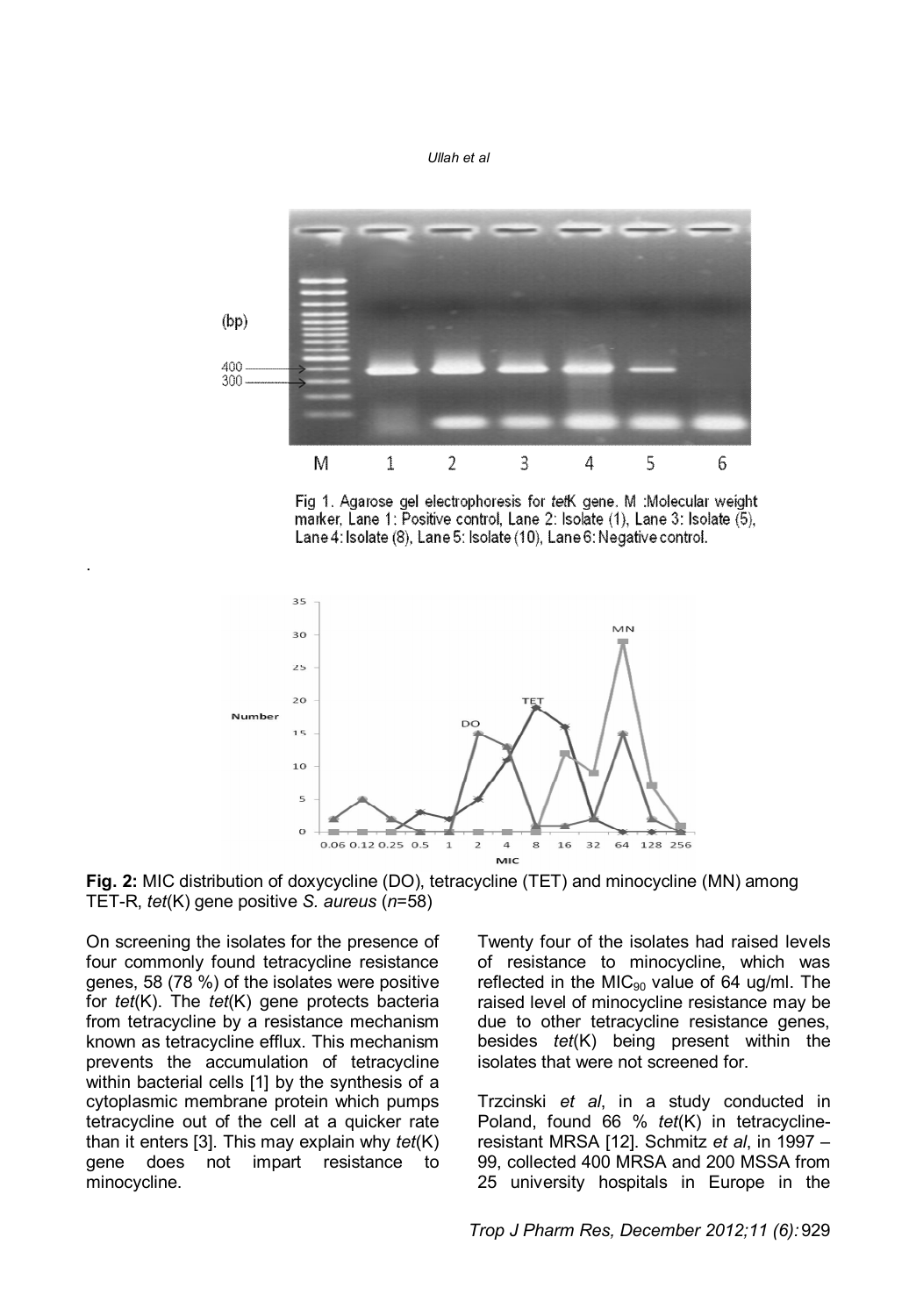international SENTRY program. They detected *tet*(K) in 73 % (292/400) MRSA and 96 % (192/200) MSSA isolates [7]. Huys *et al*, in 2005, in a collection of *S. aureus* from poultry processing plants reported 58 % (22/38) *tet*(K) in South Africa [16]. The level of *tet*(K) genes present in the three studies provides evidence to suggest that the distribution of *tet*(K) genes in *S. aureus* are wide spread. In addition to this, the frequency at which *tet*(K) occurs signifies that in *S. aureus*, the main mechanism of resistance is through tetracycline efflux. This also suggests that when screening *S. aureus* for tetracycline resistance genes, *tet*(K) must always be screened for first.

No traces of *tet*(O) were found in the current study and these findings correlate with those of Bismuth *et al*. This suggests that this gene is rare in *S. aureus*, unlike *tet*(K). In addition, there is very little evidence to indicate the occurrence of *tet*(L) in *Staphylococci* species, as indicated by both Bismuth *et al* and Trzcinski *et al*. As a result, this study as qell as previous studies indicate that *tet*(K) is widely distributed, and therefore, is more likely to be found in *S. aureus*.

## **CONCLUSION**

The findings of this study indicate the mechanism of resistance to tetracyclines in *S. aureus* isolates from Pakistan could be through the production of efflux pumps, encoded mostly by *tet*(K).

## **ACKNOWLEDGEMENT**

Higher Education Commission of Pakistan is acknowledged for providing funds for this project.

# **REFERENCES**

- *1. Chopra I, Roberts M. Tetracycline antibiotics: mode of action, applications, molecular biology, and epidemiology of bacterial resistance. Microbiol Mol Biol Rev 2001; 65(2): 232-260*
- *2. Roberts MC. Update on acquired tetracycline resistance genes. FEMS Microbiol Lett 2005; 245(2): 195-203.*
- *3. Speer BS, Shoemaker NB, Salyers AA. Bacterial resistance to tetracycline: mechanisms, transfer, and clinical significance. Clin Microbiol Rev 1992; 5(4): 387-399.*
- *4. Coates P, Vyakrnam S, Eady EA, Jones CE, Cove JH, Cunliffe WJ. Prevalence of antibioticresistant propionibacteria on the skin of acne patients: 10-year surveillance data and snapshot distribution study. Br J Dermatol 2002; 146(5): 840-848.*
- *5. Bismuth R, Zilhao R, Sakamoto H, Guesdon JL,Courvalin P. Gene heterogeneity for tetracycline resistance in Staphylococcus spp. Antimicrob Agents Chemother 1990; 34(8): 1611-1614.*
- *6. Jones CH, Tuckman M, Howe AY, Orlowski M, Mullen S, Chan K, Bradford PA. Diagnostic PCR analysis of the occurrence of methicillin and tetracycline resistance genes among Staphylococcus aureus isolates from phase 3 clinical trials of tigecycline for complicated skin and skin structure infections. Antimicrob Agents Chemother 2006; 50(2): 505-510.*
- *7. Schmitz FJ, Krey A, Sadurski R, Verhoef J, Milatovic D, Fluit AC. Resistance to tetracycline and distribution of tetracycline resistance genes in European Staphylococcus aureus isolates. J Antimicrob Chemother 2001; 47(2): 239-240.*
- *8. CLSI. Clinical and Laboratory Standards Institute*   $P$ erformance Standard for *Antimicrobial Susceptibility Testing. 16th Informational supplement. CLSI document 2006; M100-S16. Wayne, PA 2006.*
- *9. Bignardi GE, Woodford N, Chapman A, Johnson AP, Speller DC. Detection of the mec-A gene and phenotypic detection of resistance in Staphylococcus aureus isolates with borderline or low-level methicillin resistance. J Antimicrob Chemother 1996; 37(1): 53-63.*
- *10. Brakstad OG, Aasbakk K, Maeland JA. Detection of Staphylococcus aureus by polymerase chain reaction amplification of the nuc gene. J Clin Microbiol 1992; 30(7): 1654-1660.*
- *11. Strommenger B, Kettlitz C, Werner G, Witte W. Multiplex PCR assay for simultaneous detection of nine clinically relevant antibiotic resistance genes in Staphylococcus aureus. J Clin Microbiol 2003; 41(9): 4089-4094.*
- *12. Trzcinski K, Cooper BS, Hryniewicz W,Dowson CG. Expression of resistance to tetracyclines in strains of methicillin-resistant Staphylococcus aureus. J Antimicrob Chemother 2000; 45(6): 763-770.*
- *13. Ng LK, Martin I, Alfa M, Mulvey M. Multiplex PCR for the detection of tetracycline resistant genes. Mol Cell Probes 2001; 15(4): 209-215.*
- *14. Sekiguchi J, Fujino T, Saruta K, Kawano F, Takami J, Miyazaki H, Kuratsuji T, Yoshikura H, Kirikae T. Spread of erythromycin-, tetracycline-, and aminoglycoside-resistant genes in methicillin-resistant Staphylococcus aureus clinical isolates in a Kumamoto*